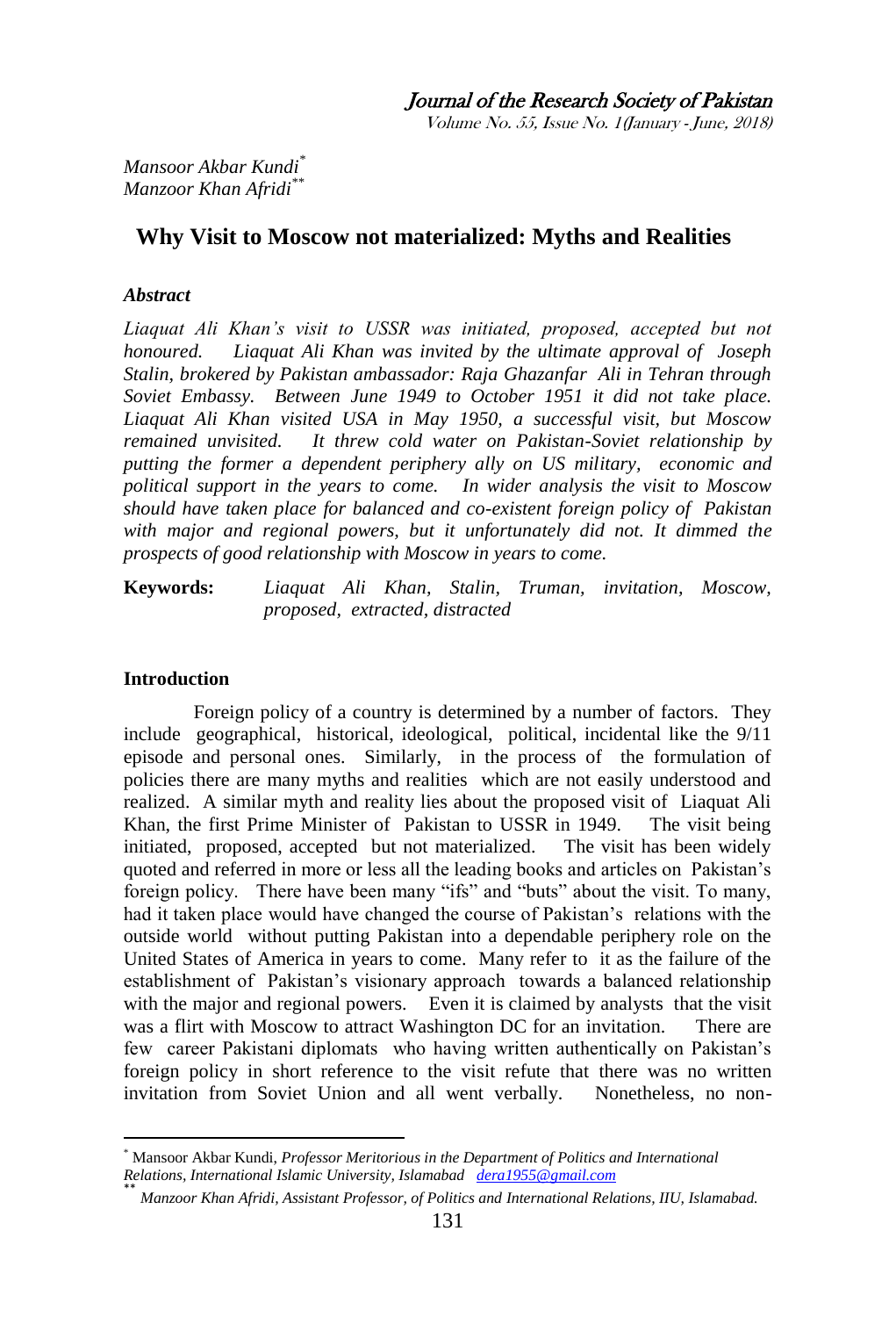Pakistani claims that invitation came only in verbal and not writing. No matter whatever said about the visit, the fact remains that the visit proposed could not take place. And hardly there is any written authentic work on the visit. All about the visit is that it is that it has slightly been mentioned in a paragraph or two by a number of scholars and diplomats. Abdul Sattar in his book refers to the visit as "an episode the around much attention at the time and later, involved the invitation to the Pakistan Prime Minister to visit the Soviet Union which was accepted but not honoured."<sup>1</sup>

The article is an attempt to answer the queries regarding the Liaquat Ali Khan's proposed visit to the USSR which as mentioned was never materialized. The article will focus on the major factors and circumstances which possibly led to the making and unmaking of the Pakistan's initiation for the visit with repercussions Pakistan faced in the years to come. It was an opportunity which Pakistan did not avail and let it go without any justification or circumstantial factor. Nehru was very keen on establishing relations with Moscow. Had Stalin invited Nehru, no matter how much attraction lied in invitation from White House, he would have availed his visit to Moscow without any time wasted. Nehru left no stone unturned to attract Stalin but the latter always took a dim view of him. He is on record for not having appreciated Nehru except in short message to him on  $18<sup>th</sup>$  July 1950 for his stand on Korean Crisis. To be discussed next in detail, Nehru's sister who celebrated the first independence day in Moscow on  $15<sup>th</sup>$ August 1948 as emissary was never seen by Stalin during her more than two year stay.

### **Prelude to Invitation**

Pakistan emerged on the world map as an independent nation-state in 1947 as surprise and nuisance to many world leaders. Being an important South Asian country, geographically and strategically, it was numerically the largest Muslim country in the world after Indonesia. Pakistan was unanimously recognized by the permanent and non-permanent members of UN in the inaugural session of UN on September 1947. India had inherited its original membership of UN in 1945. The only country to go against Pakistan for its membership was Afghanistan which veto was largely due to the grudges over the border division between King Abdur Rehman and British India in 1892 which the Afghan rulers believed as invalid after the British Raj in India came to an end.

Pakistan had to begin everything from scratch. So was the case of Pakistan foreign policy. The founder of Pakistan: Quaid-e-Azam Muhammad Ali Jinnah being an old and sick man could not live longer to build its relationship with the outside world on solid grounds, but he however had a visionary approach . During his short tenure as the Governor General of the newly raised state he made only two statements in public being reflective of his vision. He believed in a balanced approach with the major powers of the time with friendly and goodwill relations with immediate neighbors. He believed in the comity of nations with brotherly relations with the Muslim world. He bestowed the responsibility of external affairs upon Sir Zafrullah Khan (Dec 1947- Oct 1954), the first foreign minister of Pakistan and a competent man about whom the famous American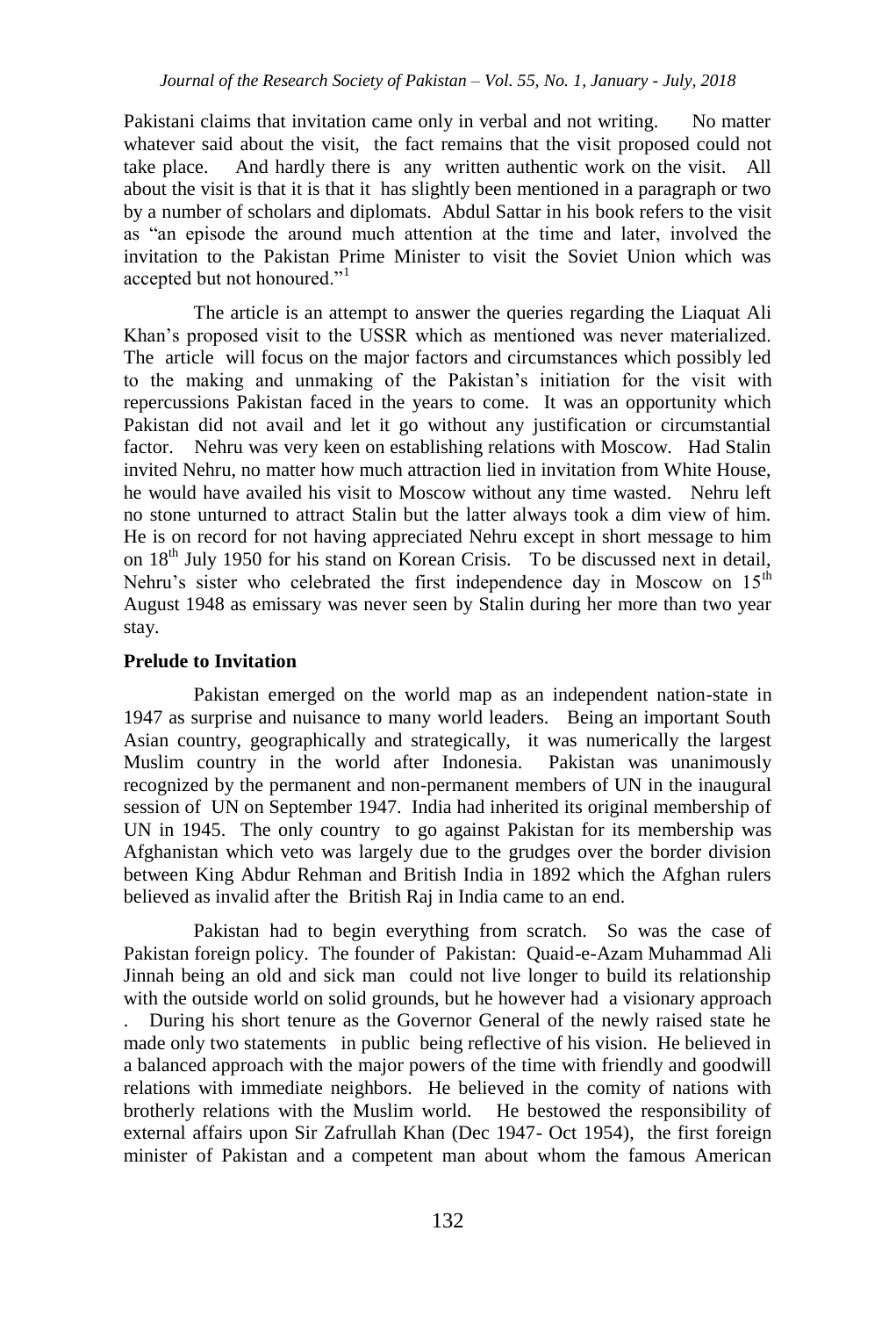Senator: Warren Austin, the Chairman of the Foreign Relations Committee had said, "as the most competent and brilliant foreign minister".

Though the Soviet Union being one of the major powers and leader of the communist bloc was not much supporter of the reasons with the creation of Pakistan and viewed it as the "divide and rule" policy of the British imperialism, it nevertheless, supported Pakistan as newly independent state in UN and in its important forums. Though it was the period when Soviet Union used frequent vetoes to debar many countries from UN membership.

Unlike India which soon after independence showed urgency in exchange of diplomatic emissaries and opening of missions in 1947, Pakistan did not. In fact, the first Indian Ambassador to Moscow was Nehru's younger sister, Vijay Lakshmi Pandit who later on served as Ambassador to US, UK and President of General Assembly. He presented her credentials to Soviet foreign ministry on 13 August 1947, few days prior to Indian independence. Stalin did not meet her. She did not want to leave India before August 15 but did under circumstances being forced by Nehru about whom she writes in her memoirs:

*For some still unknown reason I was to leave for Moscow before the day on which the transfer of powers was to take place. I pleaded to be allowed to remain in India but was told that Moscow was important and that August 15 be celebrated there. If Bhai (Nehru) had realized how little importance Soviet Union attached to this day we might have been permitted to celebrate it at home as we had longed to do"<sup>2</sup>* 

She also expresses her concern in sadness that that Stalin did not receive or met her during her entire stay in Moscow. Mrs. Pandit was not "being able to meet Stalin was a disappointment and led to much criticism of me in Parliament". She says in her autobiography that Stalin was sick and was not meeting anyone. However, she cites that during the period, an Indian couple who were known as comrade communists were invited by Stalin and decorated. She also write that on Berlin airlift Stalin met American ambassador for long, but for her there was no time.<sup>3</sup> Stalin met, her successor ambassador, Radha Krishnan who few years later became the President of India. Stalin gave Radha Krishnan an interview in April 1952. $4$  Stalin received K. P. S Menon too and is on record to have interacted with him for quite some time. K. P. S. Menon was the first Ambassador to China whom Nehru assigned task in Moscow as Indian ambassador after Krishnan. He was very instrumental in bringing India closer to Soviet Union under Khrushchev.

The first Soviet ambassador to New Delhi was K. V. Novikov, a career diplomat. He reached a day before his presentation of credentials to Governor General on 23 January 1948. He presented credential to Governor General, but was received and interviewed by Nehru few days later in the Prime Minister House. Pakistan established diplomatic ties with Soviet Union in December 1949, two years and four months later than India did.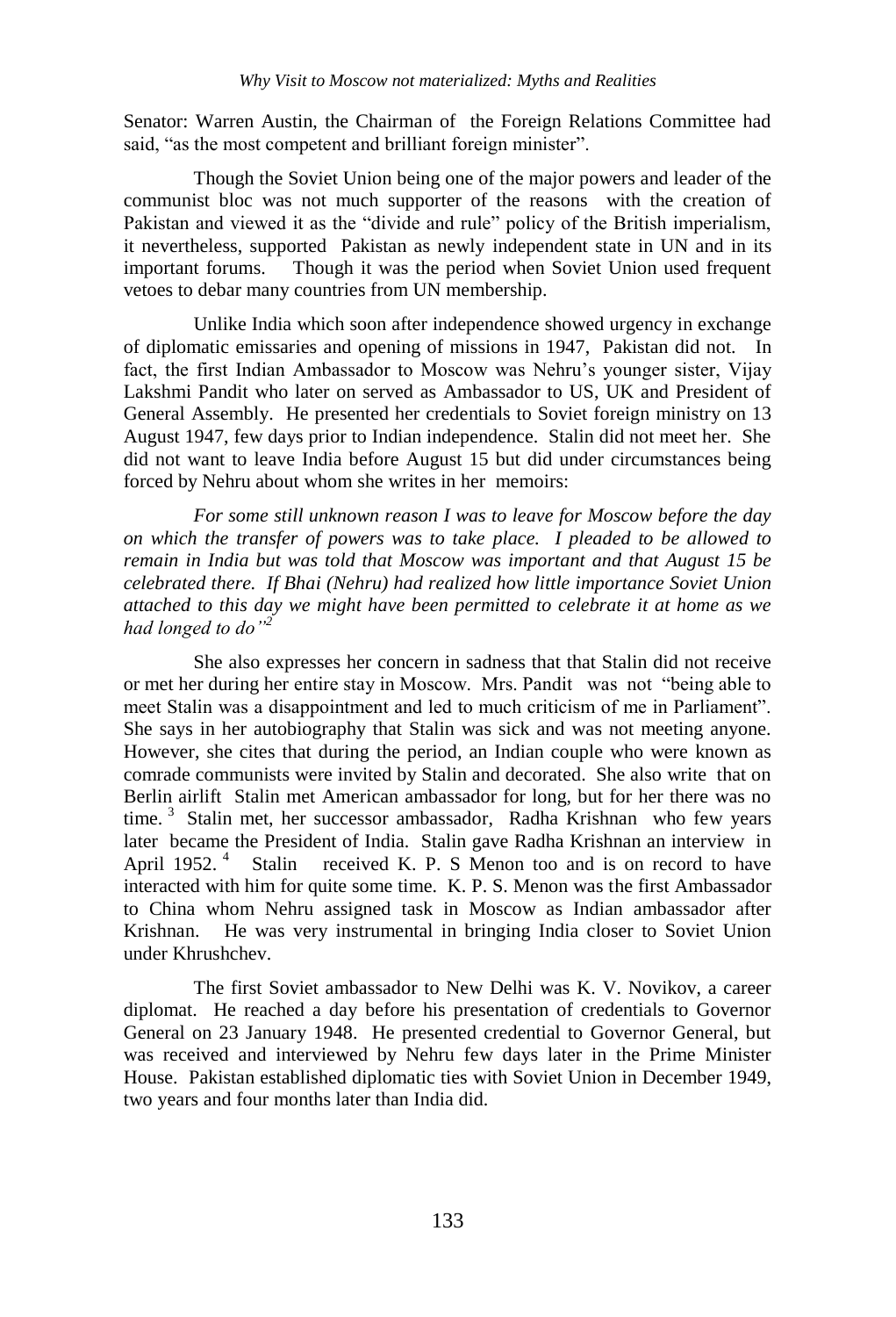# **Joseph Stalin**

Personal basis of support based on likes and dislikes of leaders compared to organizational or ideological ones may not be the stronger basis of support, however, their importance cannot be denied. They have played an important role in the relationship of nations throughout history. Joseph Stalin between 1945-53 was one of the "most powerful dictators of all time – the absolute ruler of the  $1/6$  of the world's surface".<sup>5</sup> He also followed his own likes and dislikes in relationship with outside world. He was least considerate of Congress leadership, particularly Nehru, though the later after independence tried his best to have close relationship with Soviet, but Marshall Stalin showed reluctance. He never invited Nehru to Soviet Union though efforts were made by the Indian embassy in Moscow. As mentioned he declined meeting Vijay Pandit during her tenure as ambassador. As Adam Ulam writes in his biography of Stalin, Stalin was against Nehru and assumed that Indian independence movement was a "reactionary movement. More or less Gandhism was considered as an ideology directed against the revolution of the popular masses. To him, "communism must fight against it (Gandhism) relentlessly."<sup>6</sup> Gujral, the ex Prime Minister of India quotes in his book on foreign policy of India that Stalin was on record for publically defying Nehru. He once cited him as "running dog of imperialism".<sup>7</sup> Many Soviet leaders, particularly Stalin perceived Indian mass movement at the hands of Congress as anti-communist. Gandhism was taken as a reactionary movement and an ideology directed against the revolution of the popular masses. To him, communist forces must have fought against it recklessly."<sup>8</sup> Stalin never supported, as did his successor Khrushchev, on important Indian stand or issue such as on Kashmir or Gao. Whatever the relations developed between India and USSR were after Stalin under Khrushchev.

In authoritarian system or regime as the Soviet Union was in 1940s can well be explained under the idiosyncratic approach of foreign policy behavior. The Idiosyncratic Approach largely focuses on the perception, images, cautiousness, pragmatism, superiority, creativeness, confidence and other personal characteristics of decision-makers. The greater are the qualities of a leader the more effective foreign policy has the country. It simultaneously puts his personality as the major source of support for foreign policy which is large not the strongest source of support.

Stalin in 1949 had a leeway in his ability to go for major decisions and enjoyed big discretion. He was a greater agent to seek the influence of Soviet foreign policy. He claimed proudly in 1945 that Soviet Union under him defeated Hitler forces and by "defeating the Hitlerite coalition, the USSR helped to liberate central and southeast Europe from fascist slavery".<sup>9</sup> It might not have been the whole truth but partially it was true. Soviet forces and Russian cold weather inflicted a considerable damage on Nazis ---- geographical factor ignored by Hitler. On  $28<sup>th</sup>$  June 1949 in a meeting regarding the expulsion of Yugoslavia from the Communist Information Bureau (Cominform) he said, "I will shake little figure and there will be no Tito". Stalin no doubt was a realist and was known for shrewd diplomacy and negotiation.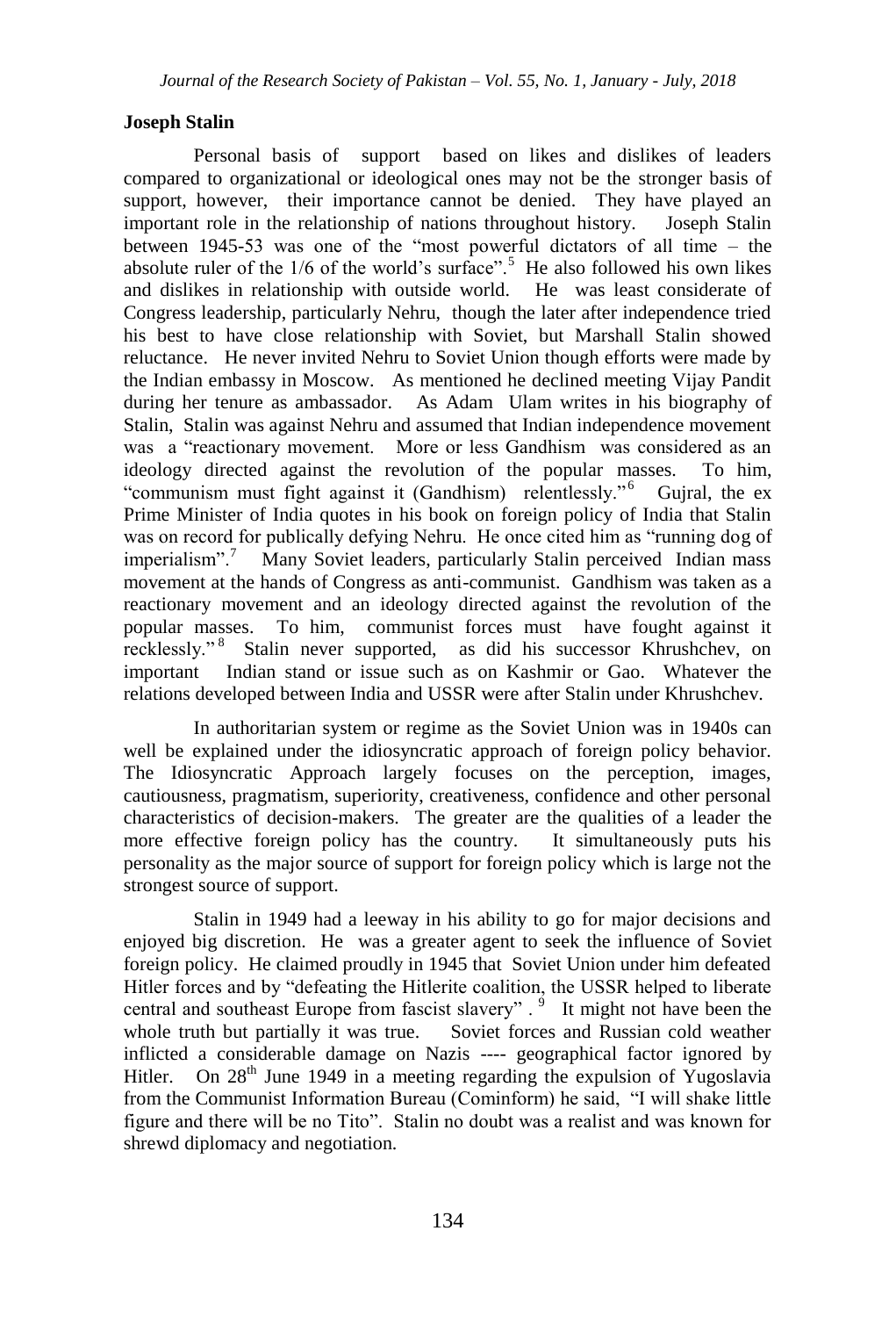Mushtaq Ahmad writes in his book on foreign policy of Pakistan that the Soviets were however conscious and supporter of Pakistan. As, *"The emergence of Pakistan was a significant development from the Soviet point of view. Much as it may have lacked conformity to communist ideology, it very much conformed to the national interests of Russia which , ultimately must have preferences over all other considerations. <sup>10</sup>*

### **Raja Ghazanfar brokers for Offer**

It was largely due to Stalin being at helm of affairs that invitation was finally approved. It may be possible that Nehru or Indian factor was considered as *An enemy of my enemy is my friend* which plays a core role in formulation of countries' relationship with one another could be ruled out. At the slight initiation the desire of Liaquat Ali for visiting Moscow was turned into a reality. Liaquat Khan during international visits reached Tehran from Egypt on 16 May 1949 from Egypt. Few days earlier, President Truman had invited Prime Minister Nehru to visit US about which Nehru announced in publica in Bombay on 7 May. He told the press and audience to have accepted the invitation of President Truman to visit US with pleasure. It is believed that Liaquat Ali Khan was offended by offer as it was tantamount of him being ignored by Truman. As Burke and Ziring in their well read book on Pakistan's foreign policy write, "the news caused a flutter in Karachi, because Liaquat Ali Khan had received no such invitation, and in Moscow, where it was read as further proof of India's proclivity towards the West."<sup>11</sup> Liaquat Ali Khan is said to have remarked on the occasion that "Pakistan cannot afford to wait. She must take her friends where she finds them."<sup>12</sup> He expressed his desire of visiting USSR to Raja Ghazanfar Ali, the first Ambassador to Iran and his old trusted friend.

Raja Ghazanfar Ali who served the office from 1948-1952 is said to have established a close liaison with Soviet charge d affairs. Though Raja Ghazanfar was not a professional diplomat, he however, did his job well. Diplomacy is an art and is well defined by Nicholson as "the management of international relations by means of negotiation; the method by which these relations are adjusted and managed by ambassadors and envoys"<sup>13</sup> He and the four persons from the Pakistan Embassy in Tehran: Syed Irtiza Hussain, Syed Hasan Zaheer, Shahid Amin and Syed Asfhaq Hussain Rizvi played an important role in engineering and implementing the initiation. It was Raja Ghazanfar Ali who initiated in 1955 the Cricket Diplomacy between India and Pakistan by allowing Indians to visit Lahore for the test match between India and Pakistan without formal visa. Unfortunately, Raja Ghazanfar Ali like the Quaid-e-Azam did not write memoirs or autobiography otherwise many things would have been extracted and clarified regarding the invitation.

Akhtar Baloch in his article published in Dawn elaborates the Raja Ghazanfar's role as thus:

Raja Ghazanfar was Pakistan's ambassador to Iran, and enjoyed a warm relationship with a Russian diplomat. He threw a dinner party, where the Russian diplomat Ali Alvi and Prime Minister Liaquat Ali Khan met.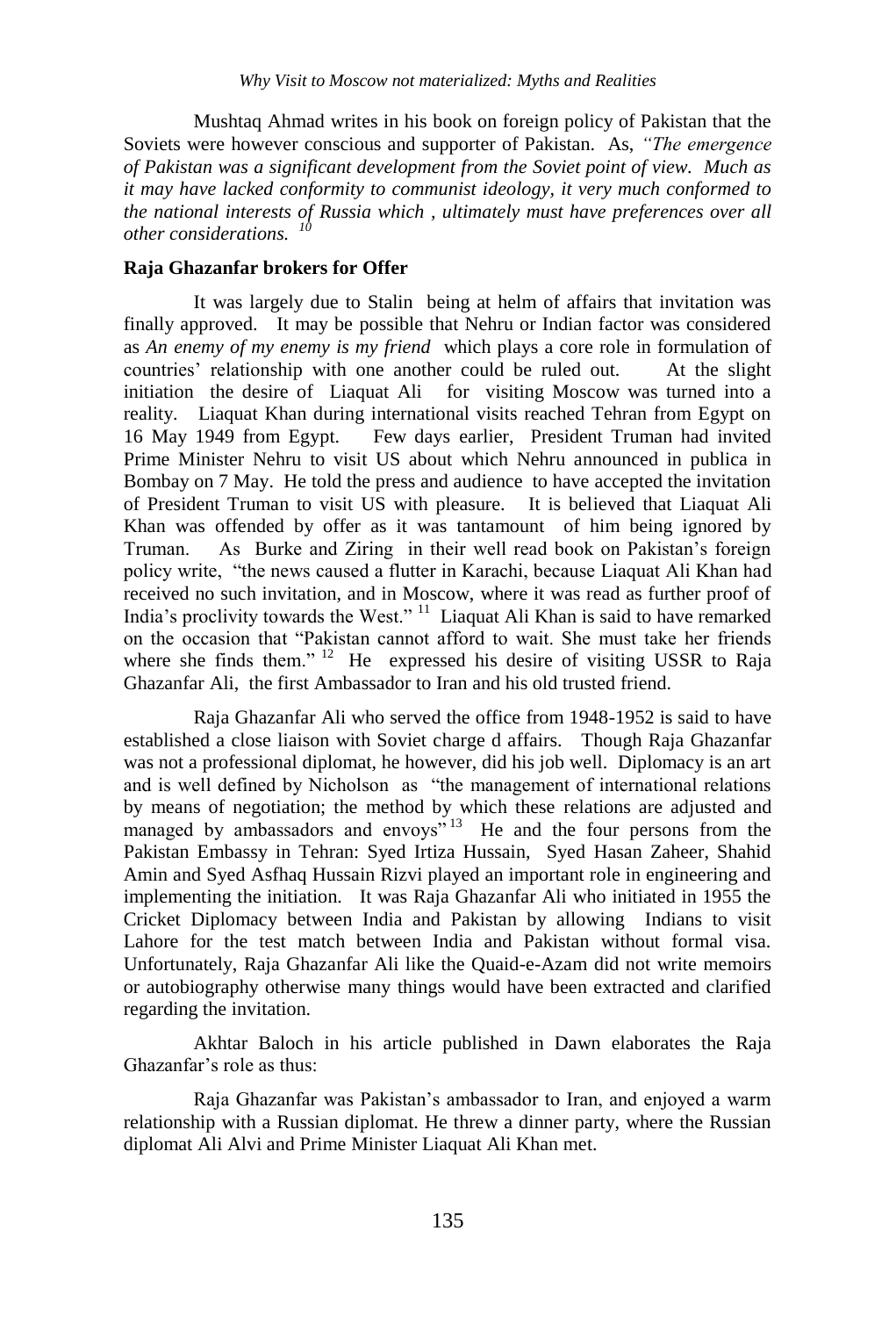The prime minister expressed his desire to visit Moscow. On 2nd June 1949, Liaquat Ali Khan received an invitation from the Soviet Union which he duly accepted after five days. Now, he was all set to visit Moscow.<sup>14</sup>

### **Invitation**

On 4 June 1949, the formal letter of invitation signed by Joseph Stalin was handed over to Pakistan embassy in Tehran and foreign office. On 8 June, 1949 it was announced from Pakistan side that Liaquat Ali Khan and his wife would visit Moscow soon. It was largely assumed in couple of months. Many English dailies including Daily Telegraph highlighted that the said visit would be the "first commonwealth Head of Government to Soviet Union" and "coincide with the visit of Pandit Nehru, the Prime Minister of India, to the United States in October".<sup>15</sup>

Stalin being in possession of absolute powers in fact officially enjoyed three two statuses in 1949. Simultaneously, he was the Secretary General of Communist Party as well as the Prime Minister. The late September or early October was scheduled as either month for Liaquat Ali Khan's visit to Moscow. Moscow was flexible. They even gave inclination that if delayed to late December, Liaquat Ali Khan could attend the  $70<sup>th</sup>$  birthday celebrations of Stalin. However, it could be feasible in late August in case Pakistan had expedited the preparations. It was though mutually agreed and international norms demanded that the two sides exchanged emissaries and establish missions prior to Premier, however, it assumed, was never the hurdle in the way of Liaquat Ali Khan's visit. Pakistan's first ambassador to Moscow was Shuaib B. Qureshi, a former foreign minister of Bhopal. He was nominated on 30 October 1949. He assumed office on 11 December 1949. The Soviet Ambassador to Pakistan assumed duties on March 15, 1950. His name was Alexender Georggrievich who prior to his appointment was Counselor in Soviet embassy in London. Earlier, Bakulin was nominated as the Soviet emissary to Pakistan but due to illness he could not come. He had served in Afghanistan as Soviet ambassador from 1943 to 1947 and could speak *Dari,* a version of Persian and *Pashto*.

#### **Indian Reaction to Invitation**

Indian government and bureaucracy was not comfortable with the Stalin's invitation to Liaquat Ali Khan to visit Moscow. It was taken in zero-sum game strategy as a future loss for Indian national interests in the region. It was flashed as a setback to the country's diplomacy versus a rival country. Girja Shankar Bajp, the first Secretary General or Federal Secretary of the Ministry of External Affairs wrote to the British High Commissioner in New Delhi on 15 June, 1949, a week after the invitation in the following words:

*Russia by treating Pakistan as the leading Muslim nation might strive for a new Soviet alignment of Muslims and Arabs throughout the Middle East. More specifically Bajpai was anxious that Liaquat would raise the Afghan question with Stalin and then threaten Afghanistan with a Soviet invasion of Northern Afghanistan.<sup>16</sup>*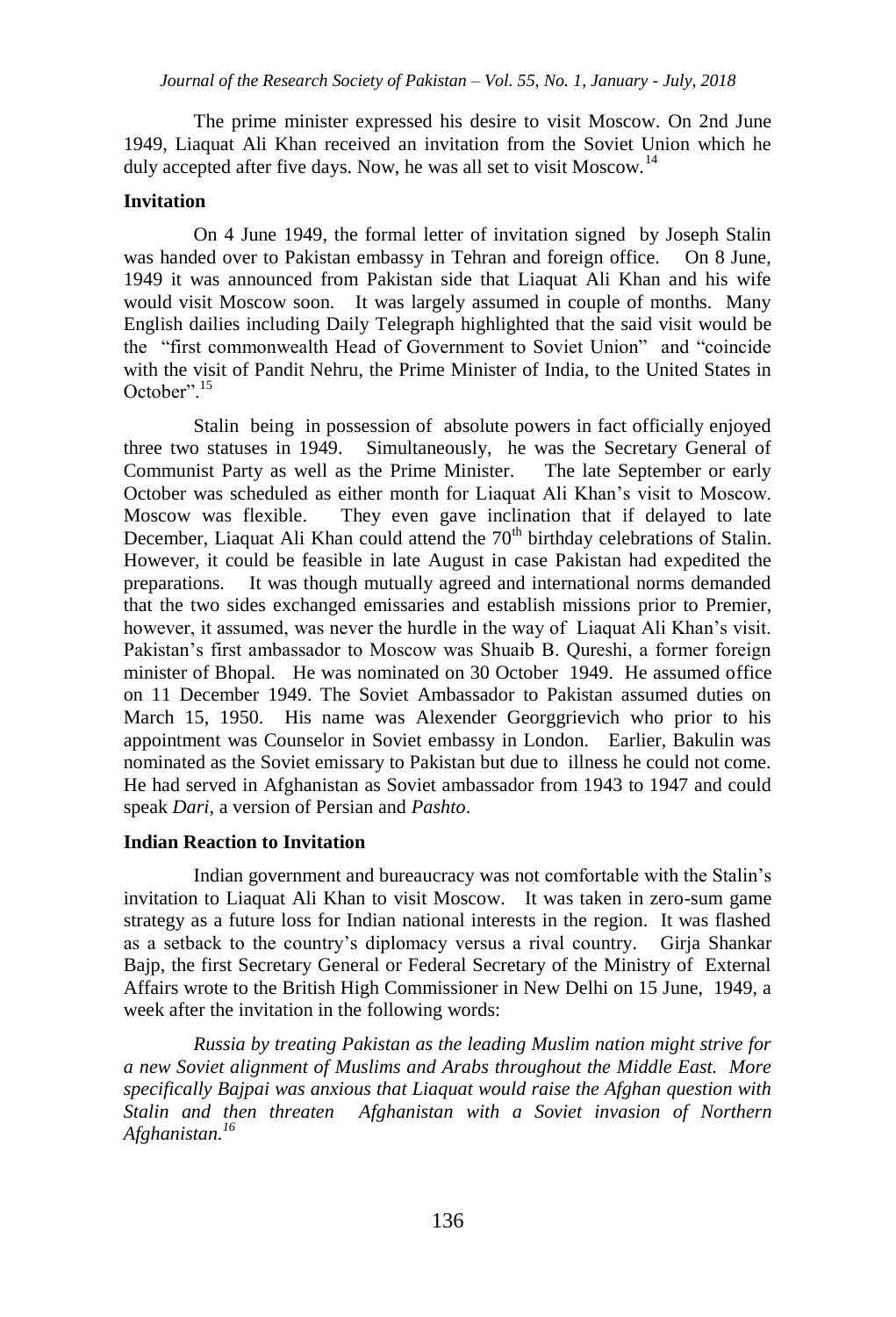In May 1950 Liaquat Ali Khan paid the official visit to US at personal request of President Truman. He sent his own plane to bring him from London. His visit spanned over weeks. The American administration and media acclaimed him as an "ambassador of goodwill from the world's largest Muslim nation and as one of the outstanding statesmen". It was successful and brought the two sides closer in the years to come as core and periphery. Jamshed Marker describes the visit as one of his major achievements: "Perhaps one of the Liaquat's most significant decisions, and one that has been the subject of fierce debate over the year, was his acceptance of the Washington's invitation for an official visit to the United States".<sup>17</sup> Jamshed Marker, a career diplomat who enjoyed his association with Liaquat Ali Khan as a junior foreign servant and later on served as a career diplomat to USSR slightly touches upon his proposed visit to Moscow. He categorically denies in his book that any written form of invitation ever existed. To him, it was all a myth. A verbatim claim is made by another career diplomat of Pakistan: Samiullah Koreshi who has written extensively on Pakistan diplomacy supports the fact that nothing existed like a written invitation: He writes that:

*Regarding the so called Soviet invitation to Liaquat, searching in the foreign office archives and files, no written invitation to Liaquat was found. It was all a verbal invitation of Soviet Charge's Affairs at Tehran and when Liaquat accepted proposed different dates on which he was busy and finally on last date suggested by Liaquat they stopped replying*. 18

#### **Why Visit could not take Place?**

The visit to Moscow went into cold storage. It never took place. There are many versions to the story of why the visit failed to take place. It is widely believed that Liaquat Ali Khan maneuvered the opportunity of being invited by Soviets to extract an invitation from Truman Administration of which he was successful. F. M. Innes in his detailed article published in 1953 supports the argument.<sup>19</sup> It is widely said that Liaquat Ali Khan was neither in favour nor permitted by the bureaucratic politics to do so. As Burke and Ziring write in their book on Pakistan's Foreign Policy, "Liaquat's cold shouldering of the Soviet Union sorely wounded the pride of the Soviet leaders who are highly sensitive to political snubs of any sort. Moscow's grievances on the subject was amply expressed to Pakistani diplomatists for years to come". <sup>20</sup> Pakistan lost an opportunity to adopt a balanced foreign policy as well as qualified neutrality after it entered military alliances against communism.

Ghulam Mohammad, the Finance Minister and a strong lobbyist of Pakistan-US relationship opposed Liaquat Ali Khan's visit to USSR. The famous historian Ayesha Jalal supports the fact in her book. She writes that Ghulam Mohammad supported by his lobby was in position to pressurize him and defied him on occasions. Ghulam Mohammad opposed his visit to Moscow and told him either to "Govern or get out".<sup>21</sup> Ghulam Mohammad from very beginning was in favour of only and only strong relations with America. He opposed communism as menace. He was vocal in his criticism of USSR even in capacity of Finance Minister. For example, three days after independence Liaquat Ali Khan in capacity of Prime Minister said in his interview that Pakistan would follow "a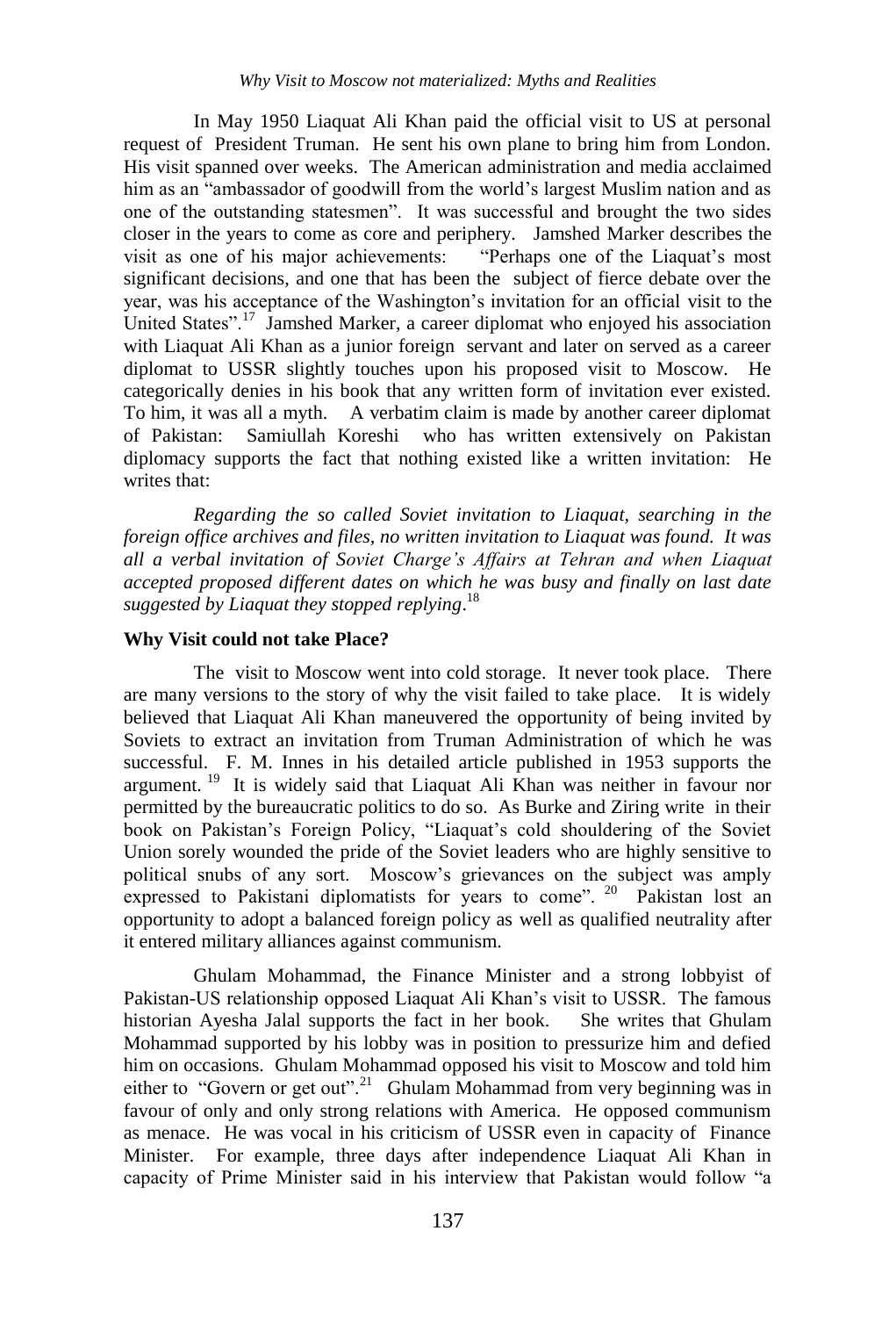policy of non-alignment". Few weeks later Ghulam Mohammad told American Charge'd affairs that "Soviet Union watching India, Pakistan and Muslim World". Pakistan has to be careful.<sup>22</sup> On 25 May, 1950 in Boston Liaquat Ali in an address about the visit had said, "that he would be going to Russia, no has been fixed but the invitation is there, and I have accepted it".<sup>23</sup> 0n 23 August, 1950 a month after his return from US in a press conference Liaquat Ali Khan was asked about the pending visit to Moscow. Khan replied that date has not been fixed from those inviting him. The correspondence raised the point that did Pakistan ever propose a date. USSR. The Prime Minister had no answer. It is also strongly believed

Mushtaq Ahmad, an eminent Pakistani writer writes in his book on foreign policy of Pakistan in such words:

*Stalin's invitation to Liaquat had offered an opportunity to explore the possibilities of co-operate with Russia. Had, the visit to Moscow materialized, Pakistan's position would have been better appreciated by America and the Russian attitude would have been conciliatory. We might have been the first country in Asia to gain recognition of our importance by the great powers. Nonacceptance of the Soviet invitation was a great diplomatic blunder and in a sense an admission of our sympathy with the west, particularly the US. 24*

Similarly, another version to his visit not taking place is that Liaquat Khan feared resistance from the Islamist and anti-India elements which were known as strong pressure groups inside and outside the Constituent Assembly. They were the one whose support Liaquat Ali Khan enjoyed after being the Prime Minister. In her precise but comprehensive article on the life and work of Liaquat Ali Khan In her article "Liaquat" published in the World Encyclopedia of World Biography, Ainslie T Embrace supports the facts and says his frequent interaction with Indian counterpart which eased the tension between the two sides was abhorred by the groups. "He was fiercely criticized by militant groups in Pakistan as concession."<sup>25</sup> I agree with her. Liaquat Ali Khan was a liberal democrat with strong commitments to modernization but he depended on the religious factors for his support inside and outside the Constituent Assembly. He possibly perceived that his visit to Moscow would breed resistance from religious class and lest branded as proletarian. On light side, Quaid-e-Azam on December 26, 1943 in the session of All India Muslim League had once referred to Liaquat Khan as proletarian rather than Nawabzada (son of a Baron) due to his simple and modest habits. Liaquat Ali Khan was not a proletarian but he was a modest man and dedicated to his vocation of politics. His major problem was that he migrated from a place, Karnal left back in India. He unlike many Muslim League members of the Constituent Assembly did not have any of his own constituency. The Islamists in Pakistan enjoyed a pressure group status as well as reputation to which Liaquat Ali Khan could not turn back. Islamists were not easy about his visit to Moscow as the "Soviet state was essentially seen as expansionist, engineering a world revolution which, according to Marxist thesis was very much expected"<sup>26</sup>. Thus the religious factions/groups were regarded a thwarting factor for his visit to Moscow.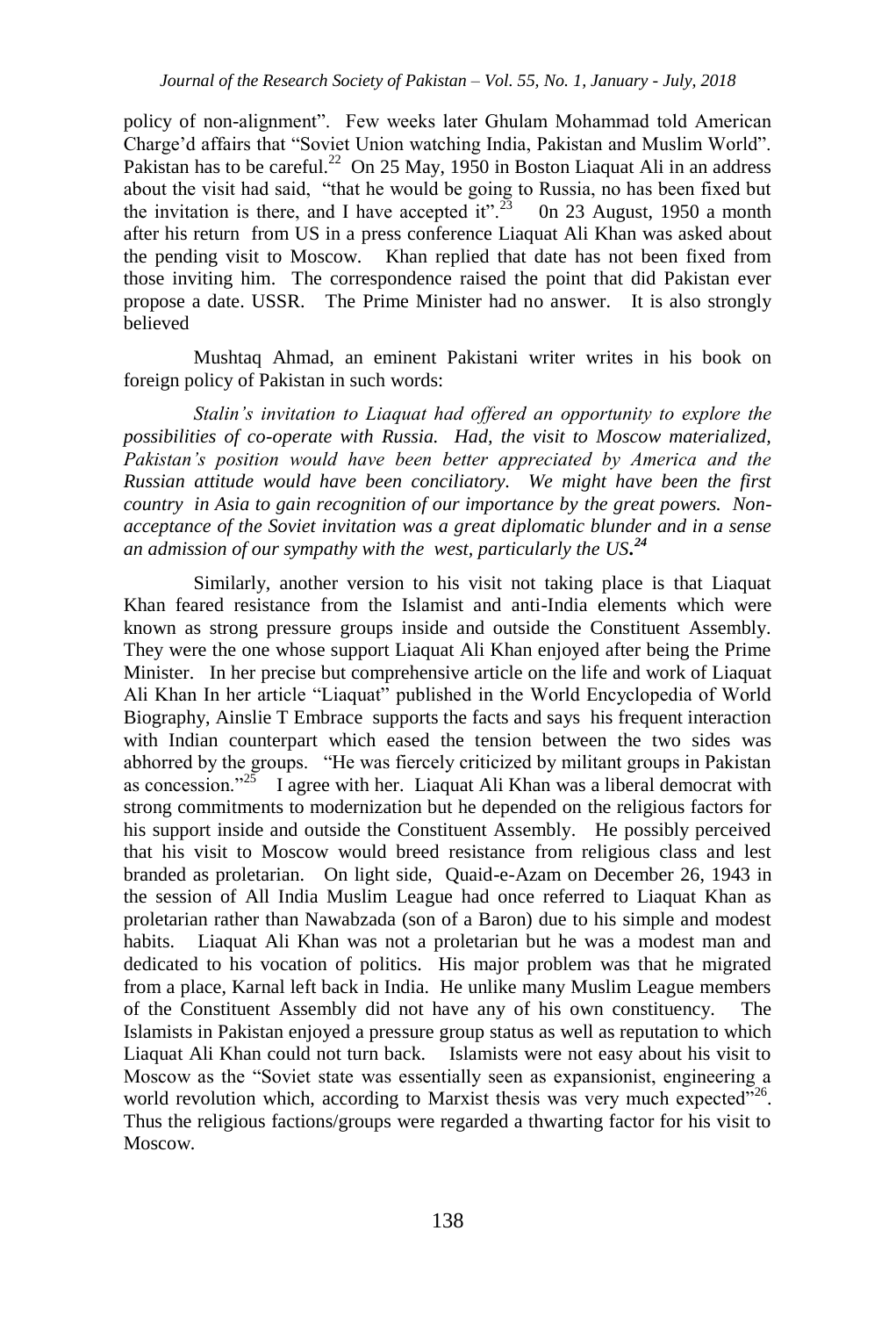Regarding Pakistan's options of visiting Moscow, I agree and quote John J Streamlau that "developing countries will continue to face domestic and external constraints that will severely restrict the range of options and the authority of their foreign policies".<sup>27</sup> In fact, Liaquat Ali Khan unlike his Indian counterpart Jawaharlal Nehru who started out with all advantages including stability at home and eminence abroad, he began with more disadvantages at home. Pakistan lacked expert diplomats, foreign service structure, organized emissary infrastructure and parliamentary debates in favor.

Besides America, the British government was not relaxed with the visit. As Akhtar Baloch writes "the British High Commissioner in Karachi, Sir Laurence Grafftey-Smith, warned Pakistani Foreign Minister Sir Zafarullah Khan that the upcoming visit to Moscow would be seen with mistrust by American and British populations". <sup>28</sup>

### **Conclusion**

The proposed visit of Liaquat Ali Khan to Moscow never took place thus leaving in history many myths and realities. As mentioned it was initiated at the behest of the Prime Minister which was skillfully and diplomatically brokered by then Pakistan Ambassador to Iran, Raja Ghazanfar Ali. Hardly few days had passed when an invitation for the Prime Minister to visit Soviet Union was extracted. It hardly took more than two weeks when the notification of invitation reached in the hands of Pakistani authorities. There is no record of the notification, either in the archives of the Ministry of Foreign Affairs, in shambles in June 1949 or Pakistan Embassy in Tehran. However, to many neutral and unbiased analyses to which I belong, there must have been something in writing. The invitation must have been finally approved by Joseph Stalin who during the period was an absolute and accomplished ruler of USSR. He really invited or accepted invitation to visit a country during the period. Had he invited Nehru to visit Soviet Union he would have left no time. How much Moscow meant for Indian foreign policy can easily be gauged by the appointment of Nehru's sister as the first Ambassador to USSR who reached Moscow a day earlier the independence day ceremonies at home. Pakistan embassy in Moscow became functional not before December 1949.

The invitation counterbalanced Truman's invitation to Nehru in favour of Liaquat Ali Khan who earlier was said to have been found deprived or ignored by Truman Administration. Had the visit taken place to Moscow, before or after, it would have counterbalanced Pakistan foreign policy in favor of the leading two blocs, but unfortunately it could not. The visit to Washington DC and the events in aftermath distracted Pakistan from Moscow. Pakistan became dependent on US for economic, political and security support in return for its sovereignty and qualified neutrality. America and its western allies became attraction and obsession for Pakistani ruling elite as well as for diplomats. I agree with Mushtaq Ahmad that due to heavily reliance on security pacts with America and its allies, Pakistan lost its neutral and balanced approach of foreign policy in world affairs. An invitation offered earlier should have been cashed as a prelude to another visit for a mutual and goodwill cooperation with both bloc powers on reciprocal basis by possibly serving the newly created state's national interests, but it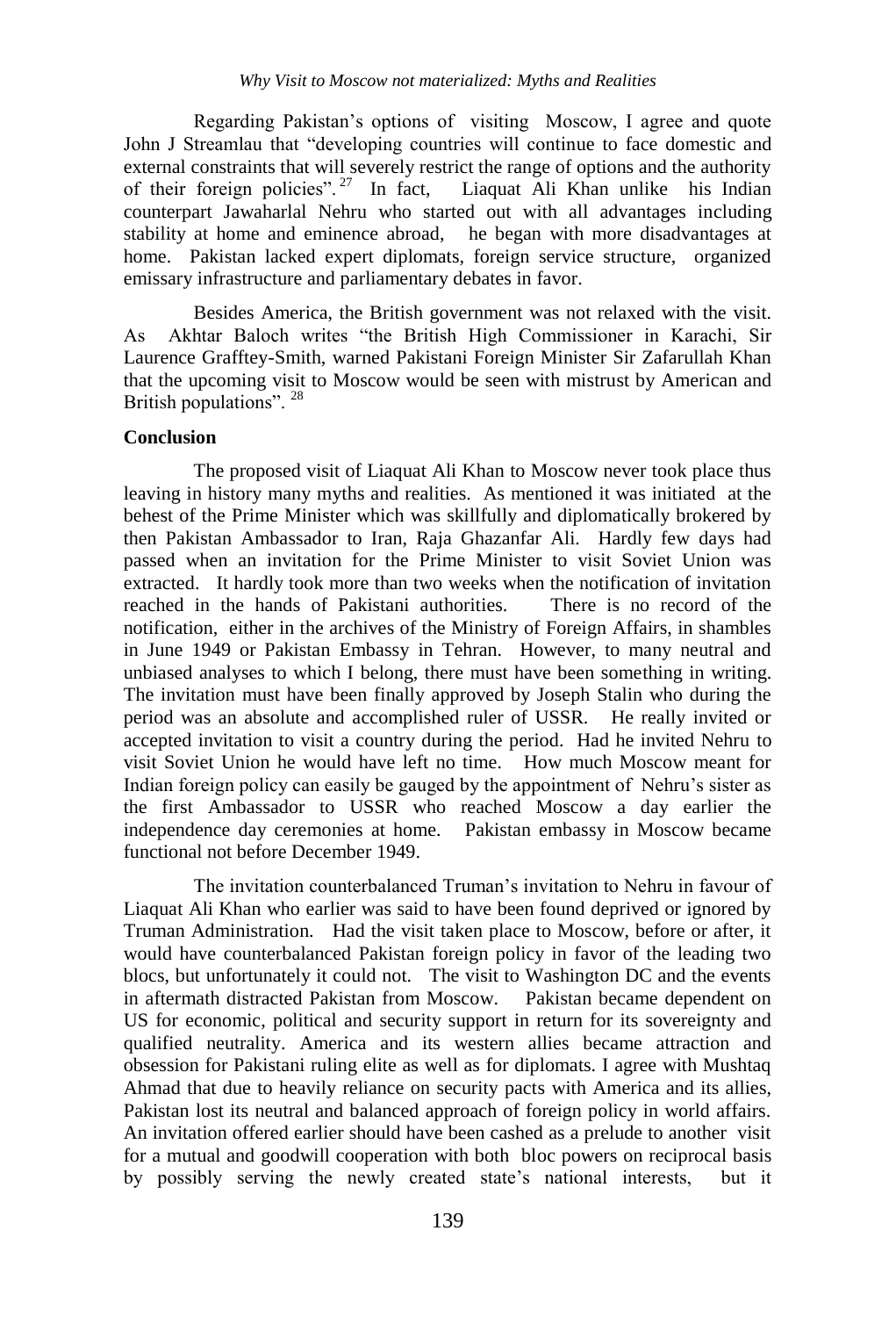unfortunately went into different direction. The extracted visit to US distracted Pakistan from Moscow during the cold war period and in its aftermath.

Liaquat Ali Khan after the death of Quaid-e-Azam, emerged as the most powerful and popular ruler of Pakistan. Against all odds and resistance to his visit I believe he could easily and well manage his voyage to Moscow. The only matter to be decided between the sides was when to schedule. It was an unconditional and open invitation from Kremlin which was to be honored by Pakistani side. Liaquat Ali Khan was in a semi-authoritarian like system of government in Pakistan in 1949 where he could easily influence foreign relations. But he failed to do so in case of Soviet Union. It reflected negative on his foreign policy vision. To me, he was less successful of a "foreign policy maker (which) seeks to promote a country's strategic interests by devising policies based on brutal realism, bereft of all kinds of illusions, romanticism, and emotions".<sup>29</sup>